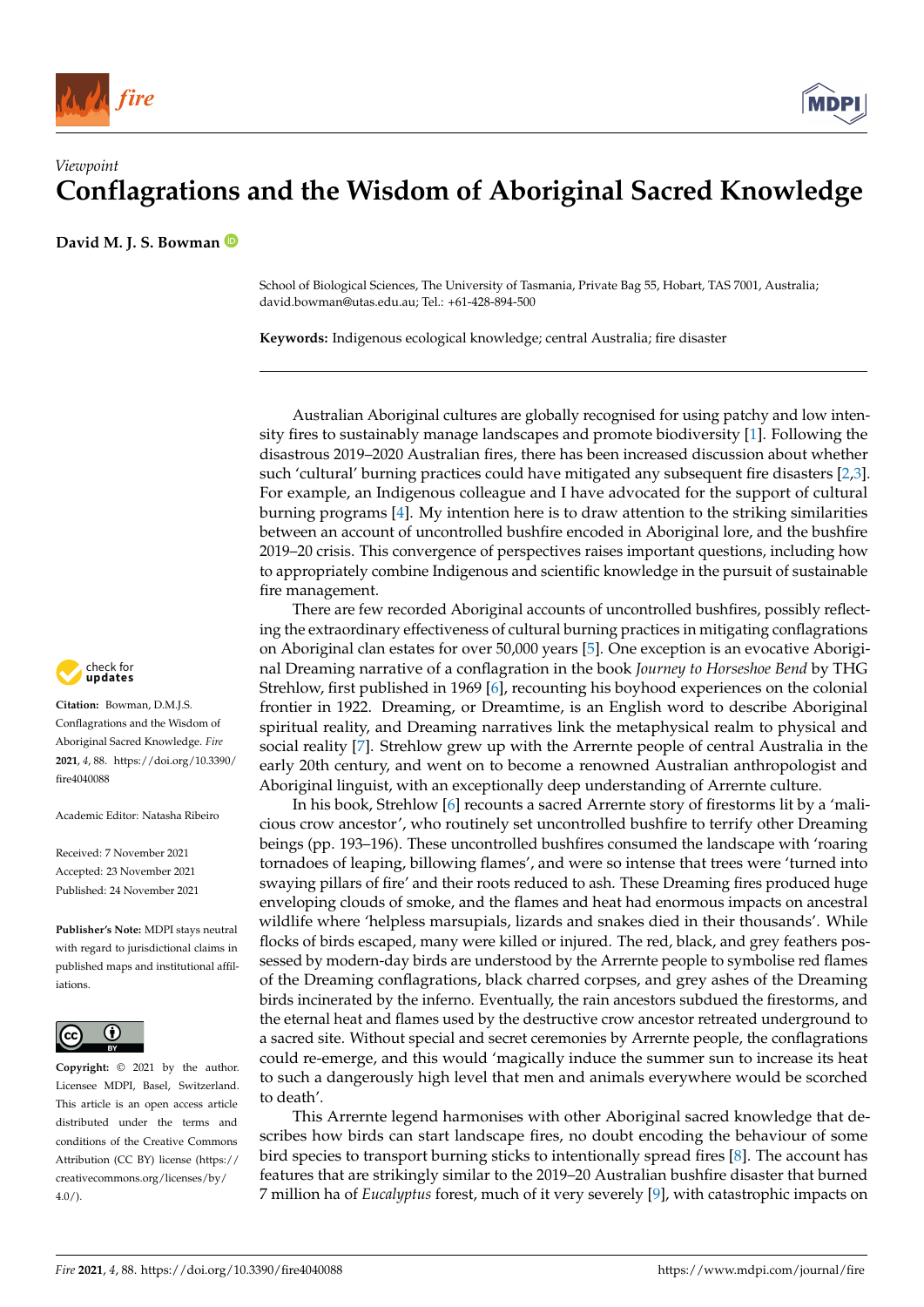wildlife and habitats [\[10,](#page-1-9)[11\]](#page-1-10). These fires had extreme behaviour [\[12\]](#page-1-11) with smoke pollution that released enormous quantities of greenhouse gases [\[13\]](#page-1-12) and caused substantial human health impacts [\[14\]](#page-1-13). The Arrernte Dreaming story clearly stresses the need for humans to manage landscape fire to avoid catastrophe.

The incorporation of written and pictorial colonial accounts of landscapes and Aboriginal fire use has been transformative in understanding the importance of cultural burning in Australia [\[15\]](#page-1-14). A largely missing dimension in the historical reconstructions of landscapes and fire regimes is the foregrounding of Indigenous lore encoded in paintings, ceremonies, and oral traditions [\[16\]](#page-1-15). Nonetheless, there is increasing evidence of the close match between scientific and Indigenous knowledge of landscape evolution [\[17\]](#page-1-16) biogeographic patterns [\[18\]](#page-1-17), and wildlife biology [\[19\]](#page-1-18). A challenge ahead for fire scholars is finding effective and respectful collaborative means of incorporating the wisdom of Indigenous ecological knowledge into research and management programs [\[20](#page-2-0)[–22\]](#page-2-1). This is an important step, because Indigenous knowledge can inform, reframe, challenge and substantiate scientific understanding of how fire shapes the world [\[23\]](#page-2-2), leading to improved land management outcomes [\[3\]](#page-1-2).

**Funding:** This research received no external funding.

**Conflicts of Interest:** The author declares no conflict of interest.

## **References**

- <span id="page-1-0"></span>1. Bird, R.B.; Tayor, N.; Codding, B.F.; Bird, D.W. Niche construction and Dreaming logic: Aboriginal patch mosaic burning and varanid lizards (*Varanus gouldii*) in Australia. *Proc. Royal Soc. B Biol. Sci.* **2013**, *280*, 2297. [\[CrossRef\]](http://doi.org/10.1098/rspb.2013.2297) [\[PubMed\]](http://www.ncbi.nlm.nih.gov/pubmed/24266036)
- <span id="page-1-1"></span>2. Australian Government, Royal Commission into National Natural Disaster Arrangements. Commonwealth Letters Patent. 20 February 2020. Available online: [https://naturaldisaster.royalcommission.gov.au/publications/commonwealth-letters-patent-](https://naturaldisaster.royalcommission.gov.au/publications/commonwealth-letters-patent-20-february-2020)[20-february-2020](https://naturaldisaster.royalcommission.gov.au/publications/commonwealth-letters-patent-20-february-2020) (accessed on 23 November 2021).
- <span id="page-1-2"></span>3. Steffensen, V. *Fire Country: How Indigenous fire Management Could Help Save Australia*; Hardie Grant Books: Melbourne, Australia, 2020.
- <span id="page-1-3"></span>4. Bowman, D.; Lehman, G. Australia, you have unfinished business. It's time to let our 'fire people'care for this land. *The Conversation*. 27 May 2020. Available online: [https://theconversation.com/australia-you-have-unfinished-business-its-time-to](https://theconversation.com/australia-you-have-unfinished-business-its-time-to-let-our-fire-people-care-for-this-land-135196)[let-our-fire-people-care-for-this-land-135196](https://theconversation.com/australia-you-have-unfinished-business-its-time-to-let-our-fire-people-care-for-this-land-135196) (accessed on 23 November 2021).
- <span id="page-1-4"></span>5. Tobler, R.; Rohrlach, A.; Soubrier, J.; Bover, P.; Llamas, B.; Tuke, J.; Bean, N.; Abdullah-Highfold, A.; Agius, S.; O'Donoghue, A. Aboriginal mitogenomes reveal 50,000 years of regionalism in Australia. *Nature* **2017**, *544*, 180–184. [\[CrossRef\]](http://doi.org/10.1038/nature21416) [\[PubMed\]](http://www.ncbi.nlm.nih.gov/pubmed/28273067)
- <span id="page-1-5"></span>6. Strehlow, T.G.H. *Journey to Horseshoe Bend*; Giramondo Publishing: Sydney, Australia, 2015.
- <span id="page-1-6"></span>7. Nicholls, C. 'Dreamtime'and 'The Dreaming'—An introduction. *The Conversation*. 22 January 2014. Available online: [https:](https://theconversation.com/dreamtime-and-the-dreaming-an-introduction-20833) [//theconversation.com/dreamtime-and-the-dreaming-an-introduction-20833](https://theconversation.com/dreamtime-and-the-dreaming-an-introduction-20833) (accessed on 23 November 2021).
- <span id="page-1-7"></span>8. Bonta, M.; Gosford, R.; Eussen, D.; Ferguson, N.; Loveless, E.; Witwer, M. Intentional fire-spreading by "Firehawk" raptors in Northern Australia. *J. Ethnobiol.* **2017**, *37*, 700–718. [\[CrossRef\]](http://doi.org/10.2993/0278-0771-37.4.700)
- <span id="page-1-8"></span>9. Collins, L.; Bradstock, R.A.; Clarke, H.; Clarke, M.F.; Nolan, R.H.; Penman, T.D. The 2019/2020 mega-fires exposed Australian ecosystems to an unprecedented extent of high-severity fire. *Environ. Res. Lett.* **2021**, *16*, 044029. [\[CrossRef\]](http://doi.org/10.1088/1748-9326/abeb9e)
- <span id="page-1-9"></span>10. Bowman, D.; Williamson, G.; Yebra, M.; Lizundia-Loiola, J.; Pettinari, M.L.; Shah, S.; Bradstock, R.; Chuvieco, E. Wildfires: Australia Needs National Monitoring Agency. *Nature* **2020**, *584*, 188–191. [\[CrossRef\]](http://doi.org/10.1038/d41586-020-02306-4) [\[PubMed\]](http://www.ncbi.nlm.nih.gov/pubmed/32788729)
- <span id="page-1-10"></span>11. Ward, M.; Tulloch, A.I.; Radford, J.Q.; Williams, B.A.; Reside, A.E.; Macdonald, S.L.; Mayfield, H.J.; Maron, M.; Possingham, H.P.; Vine, S.J. Impact of 2019–2020 mega-fires on Australian fauna habitat. *Nat. Ecol. Evol.* **2020**, *4*, 1321–1326. [\[CrossRef\]](http://doi.org/10.1038/s41559-020-1251-1) [\[PubMed\]](http://www.ncbi.nlm.nih.gov/pubmed/32690905)
- <span id="page-1-11"></span>12. Peterson, D.A.; Fromm, M.D.; McRae, R.H.; Campbell, J.R.; Hyer, E.J.; Taha, G.; Camacho, C.P.; Kablick, G.P.; Schmidt, C.C.; De-Land, M.T. Australia's Black Summer pyrocumulonimbus super outbreak reveals potential for increasingly extreme stratospheric smoke events. *NPJ Clim. Atmos. Sci.* **2021**, *4*, 38. [\[CrossRef\]](http://doi.org/10.1038/s41612-021-00192-9)
- <span id="page-1-12"></span>13. Mallapaty, S. Australian bush fires belched out immense quantity of carbon. *Nature* **2021**, *597*, 459–460. [\[CrossRef\]](http://doi.org/10.1038/d41586-021-02509-3) [\[PubMed\]](http://www.ncbi.nlm.nih.gov/pubmed/34526688)
- <span id="page-1-13"></span>14. Johnston, F.H.; Borchers-Arriagada, N.; Morgan, G.G.; Jalaludin, B.; Palmer, A.J.; Williamson, G.J.; Bowman, D.M. Unprecedented health costs of smoke-related PM 2.5 from the 2019–20 Australian megafires. *Nat. Sustain.* **2021**, *4*, 42–47. [\[CrossRef\]](http://doi.org/10.1038/s41893-020-00610-5)
- <span id="page-1-14"></span>15. Gammage, B. *The Biggest Estate on Earth: How Aborigines Made Australia*; Allen & Unwin: Sydney, Australia, 2011.
- <span id="page-1-15"></span>16. Eriksen, C.; Hankins, D.L. The retention, revival, and subjugation of Indigenous fire knowledge through agency fire fighting in eastern Australia and California. *Soc. Nat. Resour.* **2014**, *27*, 1288–1303. [\[CrossRef\]](http://doi.org/10.1080/08941920.2014.918226)
- <span id="page-1-16"></span>17. Nunn, P.D.; Reid, N.J. Aboriginal memories of inundation of the Australian coast dating from more than 7000 years ago. *Aust. Geogr.* **2016**, *47*, 11–47. [\[CrossRef\]](http://doi.org/10.1080/00049182.2015.1077539)
- <span id="page-1-17"></span>18. Bowman, D.M.; Gibson, J.; Kondo, T. Aboriginal myth meets DNA analysis. *Nature* **2015**, *520*, 33. [\[CrossRef\]](http://doi.org/10.1038/520033a) [\[PubMed\]](http://www.ncbi.nlm.nih.gov/pubmed/25832394)
- <span id="page-1-18"></span>19. Ziembicki, M.; Woinarski, J.; Mackey, B. Evaluating the status of species using Indigenous knowledge: Novel evidence for major native mammal declines in northern Australia. *Biol. Conserv.* **2013**, *157*, 78–92. [\[CrossRef\]](http://doi.org/10.1016/j.biocon.2012.07.004)